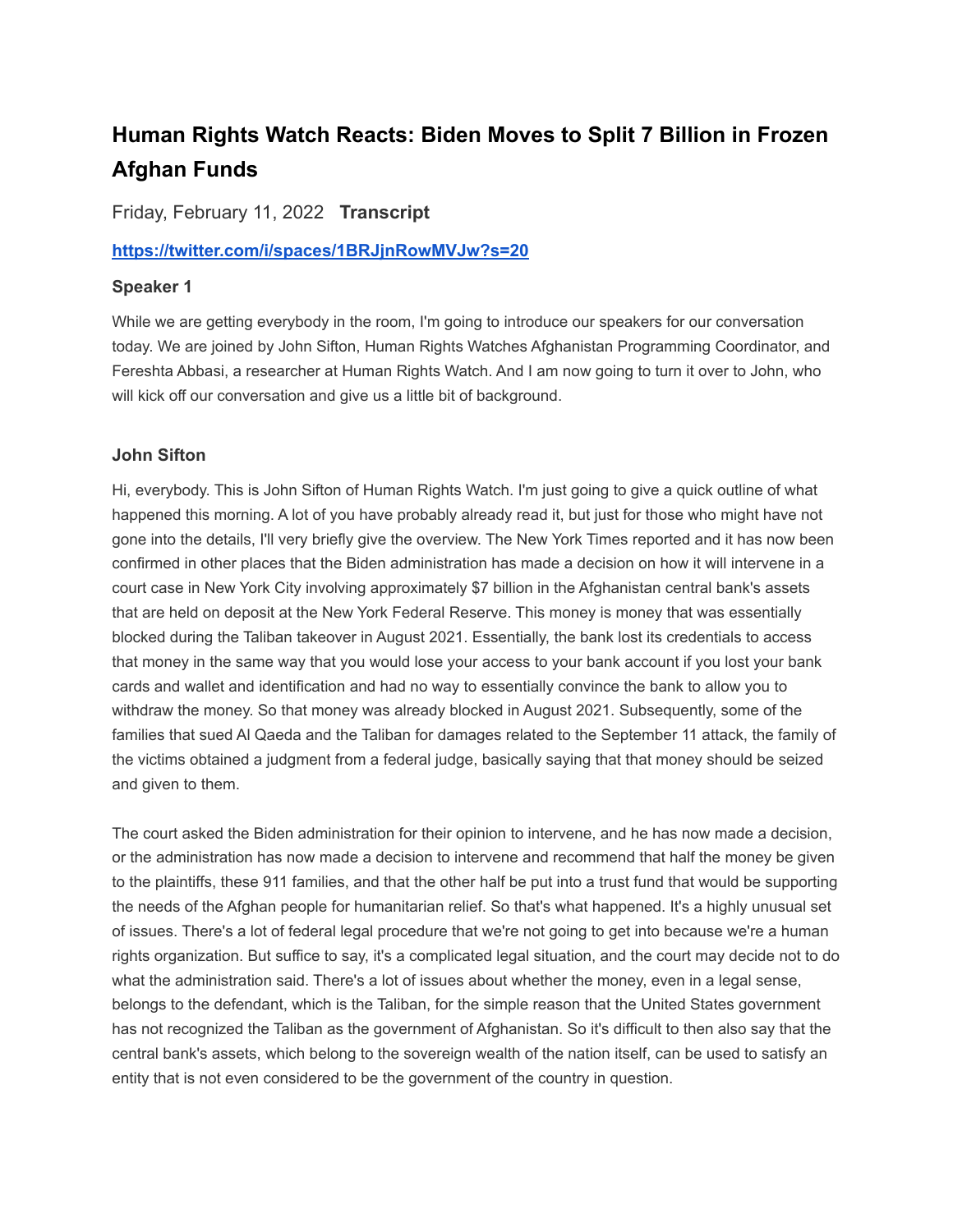I know that sounds complicated. I'll go over that again in a second. But the main thing I want to do right now, first before. I'm also allowing my colleague Frisha Abasi, who's also now on the call to speak, is to give the first response of Human Rights Watch to this reported decision. Essentially, our response is this. The Biden administration's decision creates a highly problematic precedent for a policy of essentially commandeering a country's sovereign wealth and utilizing it for things that are not what the people of the country can necessarily want it to be used for. But in any case, it will do little to address a lot of the underlying factors that are driving Afghanistan's current massive humanitarian crisis. While directing \$3.5 billion for humanitarian assistance sounds generous, it needs to be remembered that these funds already belong to the Afghan people. So signing them for humanitarian assistance to Afghanistan, to Afghans is merely giving money that already belongs to the Afghan people to a cause for their benefit. I will get to whether that's a good way to spend the money in a moment, but I want to get through a couple of practicalities first. First of all, with likely appeals both by the plaintiffs and possible other parties intervening, none of this money is going anywhere anytime soon.

So it's not as though \$3.5 billion is getting sent into a trust fund today for immediate use for humanitarian work. Secondly, it's not even clear the courts are going to agree that the money can be taken, because, again, as I said in an introduction, there's a legitimate question to be asked as to how a country's sovereign wealth can be used to satisfy a debt on an entity that is not recognized as a sovereign government. So that's one reason. But I really want to, from a human rights perspective, focus on the fact that taking Afghanistan's assets in this way complicates ongoing efforts by the United Nations and humanitarian groups that we've supported as a human rights group to convince the US and the World Bank to take broader steps, not on humanitarian assistance, but take broader steps to ease economic restrictions on Afghanistan's banking system that would allow its economy, which is near complete collapse, to stabilize. Because current restrictions on the banking system of Afghanistan are really intensifying the country's already serious human rights crisis. And they're driving populations into famine. And they are in famine in many areas already. And this is all even as the country is suffering under the Taliban's, increasing violence and brutalities and restrictions on basic rights of women and girls, especially now, humanitarians have been repeatedly warning that there's no amount of humanitarian generosity that is enough to feed the country's entire population.

And maintaining this economic blockade on the country is only making humanitarian costs escalate further and will make them escalate further in coming months and years. The President of the International Rescue Committee, in fact, testified before Congress earlier this week, saying just that, that the economic restrictions were going to actually increase the cost of humanitarian needs and make it more expensive in later years, months and years.

The bottom line is that on top of humanitarian assistance, legitimate businesses and importers and ordinary Afghans going about their business and humanitarian groups who need to pay salaries and buy supplies, they need to be able to utilize banks and without any banking capacities at all, even the UN's own operations.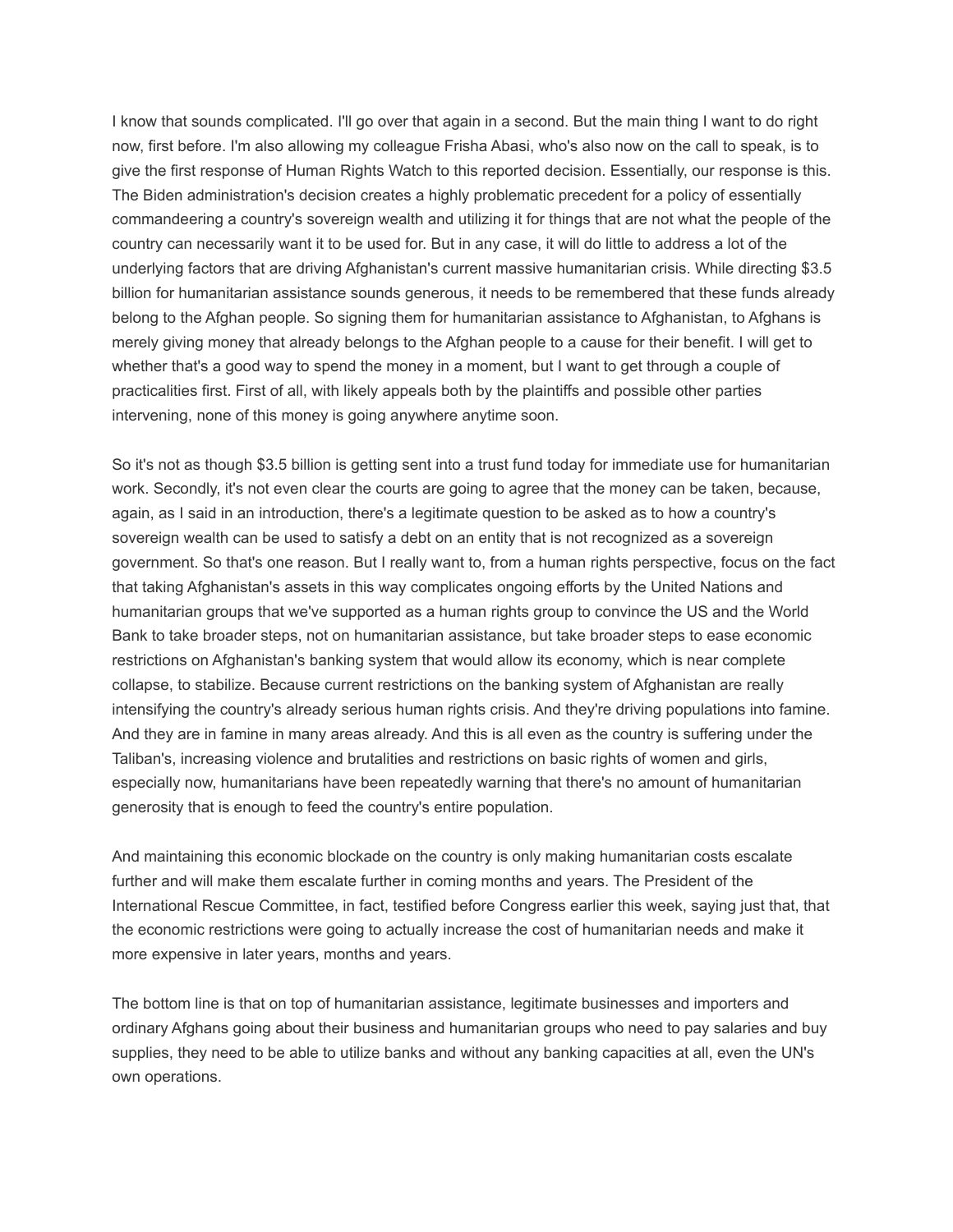I'm then going to come back in and address some of the questions that have been raised about what it would mean to allow the central bank to operate as opposed to cutting it off as it has cutting it off both from the banking system and cutting it off from its reserves. Okay, so with that my colleague Fereshta is going to talk about some of the research we've been doing, some of the inquiries we've been making and some of the things we've been hearing and some of the facts we've been gathering about humanitarian activities in Afghanistan And how they're being impacted by these restrictions on Afghanistan's banking capacities.

Okay, Fereshta handing over to you.

# **Fereshta Abbasi**

Thanks John. So the situation in Afghanistan is catastrophic. Afghanistan is at a stage of humanitarian crisis. The food insecurity and hunger issues are really serious. Since 15th August the situation is getting worse. Simply, people do not have anything to eat and it really affects the kids much more than anyone else. Basically people do not have access to any resources to be able to afford the expenses, especially buying food. A large number of AFL people have lost their jobs and they either don't have any money to buy food or they do have money but they don't have access to it because the banking system is collapsing in Afghanistan and there are a lot of restrictions on the banking system itself as well. The Afghanistan health system is also collapsing, and the healthcare workers have not been paid in months in a situation that they're getting more people visiting them every day. I mean, the situation is quite unique, and it's difficult enough, but it's in a place that the humanitarian aid organizations are trying to help and trying to dispatch aid to the people of Afghanistan. Some aid has been dispatched to Afghanistan. But we have been following this issue in Afghanistan to see what difficulties these humanitarian aid organizations are actually facing on the ground, as I mentioned earlier, because that the banking system is collapsing. And as far as we are hearing that some of the banks have closed their provincial branches in some provinces of Afghanistan, it shows how worse the situation is getting. It's very difficult to send any money to Afghanistan, which makes it very difficult for these organizations to operate because the bank doesn't work.

And these human aid organizations are trying to use other money service providers to be able to get money to Afghanistan with a very high service charge, especially for the provinces. This is happening at the same time that Afghan people are facing starvation, especially the kids. We are getting reports that there are severe malnutrition cases among the kids, especially in the provinces. This whole thing basically means that when people don't have anything to eat, when they don't get the aid as well, this simply means that millions are going to die in this kind of situation. So the cash liquidity is another thing which has added to all of these difficulties. So there are restrictions on the banking system. First of all, it's very difficult to do a transfer through a system that is not functioning and operating anymore. And the second thing is the restriction on getting any cash. So, for example, if the NGOs are trying to pay the salaries of the aid workers on the ground, it's very difficult for those aid workers to go and get cash from the banks. They have to first of all, there are restrictions on the money that they can get from the bank. And secondly, they have to wait in long lines to be able to see the branch to get into the bank and then get that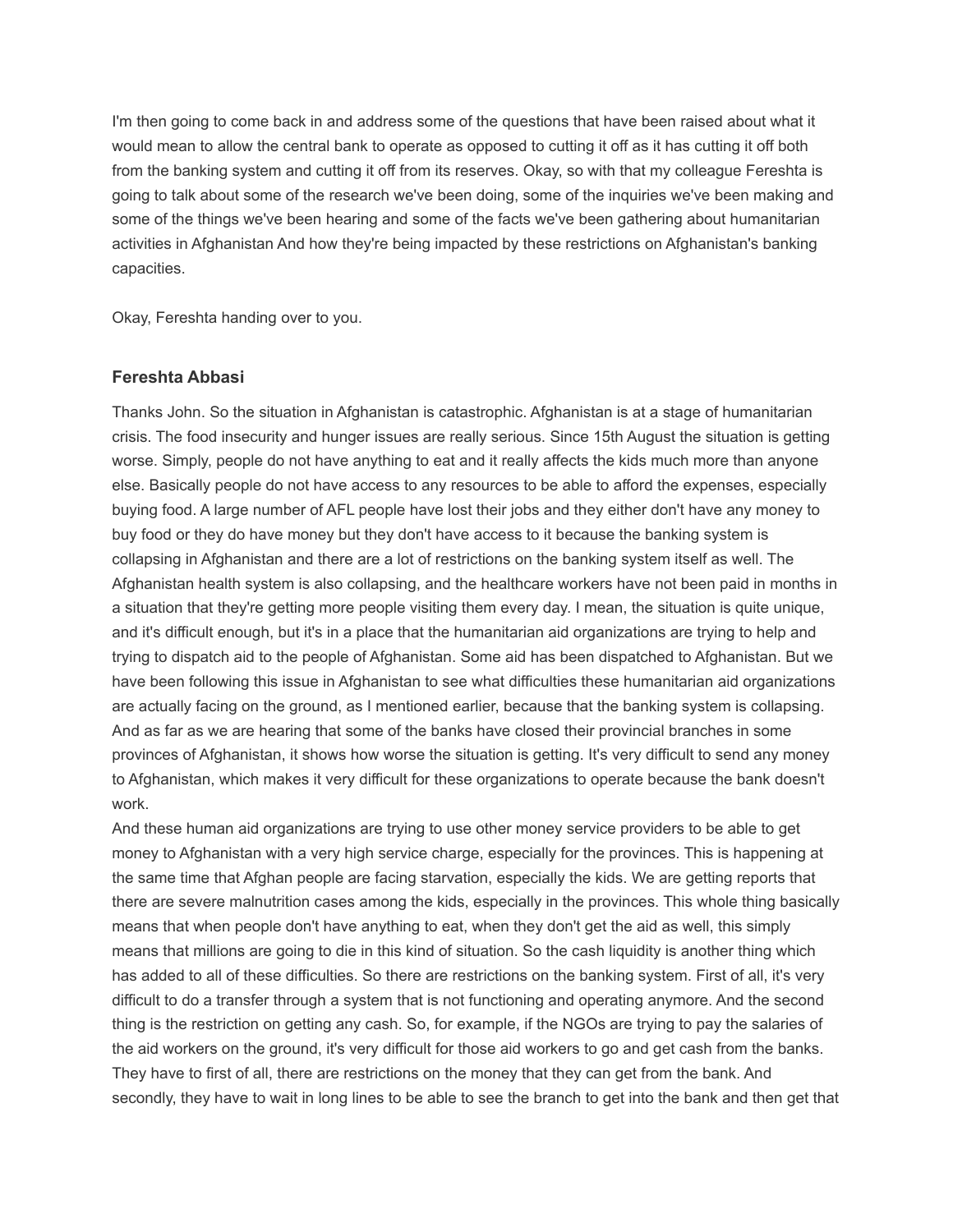money. And this is on a very small scale, but on a large scale, all of these organizations need to do large amounts of transfers to upon us and to be able to help. And for those reasons, that's why that these restrictions have really limited and restricted operations, especially in very remote areas of Afghanistan.

#### **John Sifton**

Thanks, Fereshta. I think it's important to recognize that humanitarians are making a very good point in saying that humanitarian activity alone is hampered by the economic restrictions. But even if it wasn't, it's not sufficient to address the effects of the economic crisis. They can't make up the difference. The Afghan people need to be able to have an economy in which people engaged in legitimate ordinary commerce, can exchange money for goods and services and save money, put money in banks, get money. And most importantly, for a country which imports a very large amount of its food and essential resources, needs to be able to deposit money into banks, turn it into dollars, and have those dollars be able to be used to purchase things outside the country for import. In addition, people need to make payroll. Whether you're a humanitarian group or a business, you need to be able to withdraw banknotes to pay staff. And as for you just said salaries of health workers, doctors, teachers, essential workers. And if the banks don't have enough banknotes in the vaults because the central bank has been cut off from any capacity to settle accounts and act as a central bank, then none of that can happen.

And that's what we talk about when we talk about the squeeze on the economic side that is making the humanitarian crisis so bad. There's food available, but no money to buy it. But the central banks reserves in New York, we've known for a long time that it was not going to be easy for that money to be released anytime soon. So while this decision today is regrettable, it doesn't get to another issue which we've been trying to flag repeatedly, which is that the central bank has no credentials internationally and cannot receive any money from outside the country, whether it's from New York, which appears not to be happening anytime soon, or more likely, from something like the World Bank or the United Nations attempting to put money on deposit at the bank so that it can then use it in Afghanistan. And so it doesn't have these credentials, and without them, the economy just cannot function. So while the decision today can be discussed and debated and commented on, it distracts from a much more vital and time sensitive issue before the administration right now, one that's been alluded to in some of the reporting today about the decision, but very far down in the reporting, which is, again, the administration, the need for the Biden administration to make some kind of decision about Afghan banks and the central bank in particular, either the central bank has to be allowed to function on the international level or some kind of private bank needs to be allowed to engage in the same function.

There can be restrictions. There can be monitoring, auditing. The World Bank and its affiliates often engage in monitoring of central banks, especially those that are under severe economic stress. If the concern is that money that would be made available for the bank would then be taken by the Taliban or go into the wrong hands. There are ways to address that. But something has to be done, because even if billions of dollars are made or pledged, you can't practically send that money in the form of paper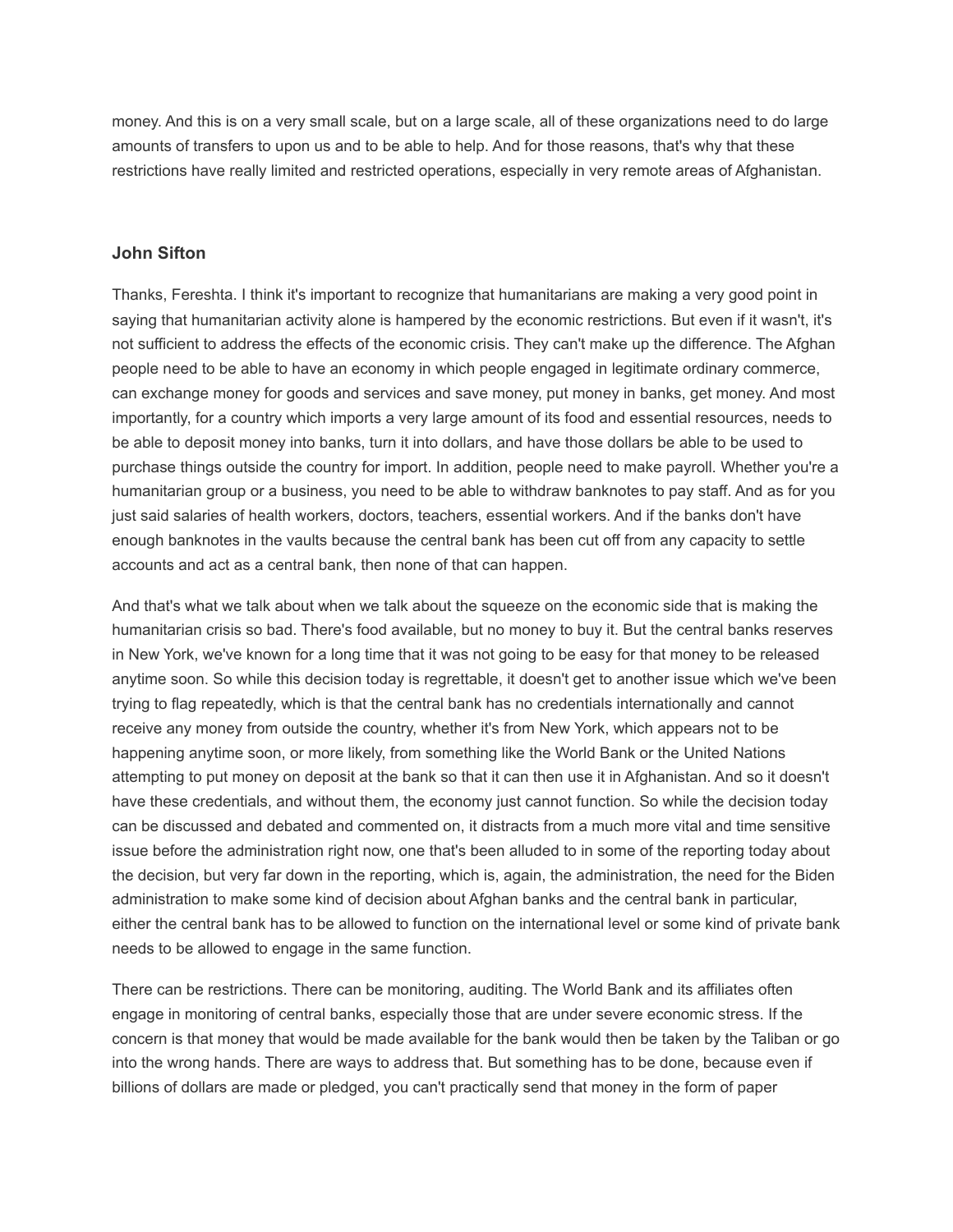banknotes or UN pallets of cash. Even the small batches of paper currency smaller than the billions, just 10 billion, 20 billion. Even those when they're sent in by the United Nations lose 10% on transactional cost, insurance fees, and perhaps more due to corruption we don't even know about. A country needs a central bank.

I was going to ask you in our work initially after August, we were focused a lot on the people who were escaping, but it was quite clear at the outset that there was another problem brewing. Can you talk a little bit about how people described the impact of the banking system not working on their day to day capacity just to obtain food and then the effects it was having on people's literal eating habits, as the World Food Program has reported almost immediately, there were reports whole families already skipping meals regularly and some skipping meals for an entire day.

If you could talk a little bit about some of the interviews we conducted with ordinary people and some of the actors on the ground in those first days before this even really got as bad as it currently is.

# **Fereshta Abbasi**

Sure, John. So here is that the situation is really dire because they don't have any access to their resources. It's very difficult for them to afford expenses. We have had reports that people were selling their kids to be able to afford the expenses for the rest of the family members, or we have even had reports that people were selling parts of their bodies to be able to buy food. As I also mentioned earlier, people have lost their jobs. So basically there is no source of income. There is no job, there is no employment. And at the same time, people do not have access to the resources, even if they had any savings in the banks, the food prices have gone very higher. We all have seen the fluctuations with the Afghani's value over the past few months. We see that one value has dropped against other foreign currencies, especially the US dollar, which simply means that the food prices will be higher in Afghanistan. The most unfortunate thing is that the market is full of food, but people are not able to buy food for those who have had savings in the bank are still receiving their salaries, those who are working with some NGOs and are still getting paid. As far as I have talked to individuals in Kobal and other provinces, it's very difficult to cash it out. First of all, there's restrictions on getting cash. I remember that in the first few weeks the restrictions were much more. And then secondly, there is very long lines from a practical point of view, it's going to be like hundreds of people or even it could be thousands of people lining up in a local bank branch in Kabul or other provinces trying to get their money back from the bank.

At the same time, people are not depositing, they just want their money back. So, I mean, from a practical point of view, it's very difficult, it has been very difficult and it's still very difficult for people to get any cash from the banks. We have heard that, at least in the past few weeks, some banks are trying to close their provincial branches, and as far as we know that some of the banks have closed some branches in some provinces of Afghanistan, as we have talked to some of the employees of those NGOs, first of all, it's impossible for NGOs now to pay the salaries of their employees in those provinces, or even if they do,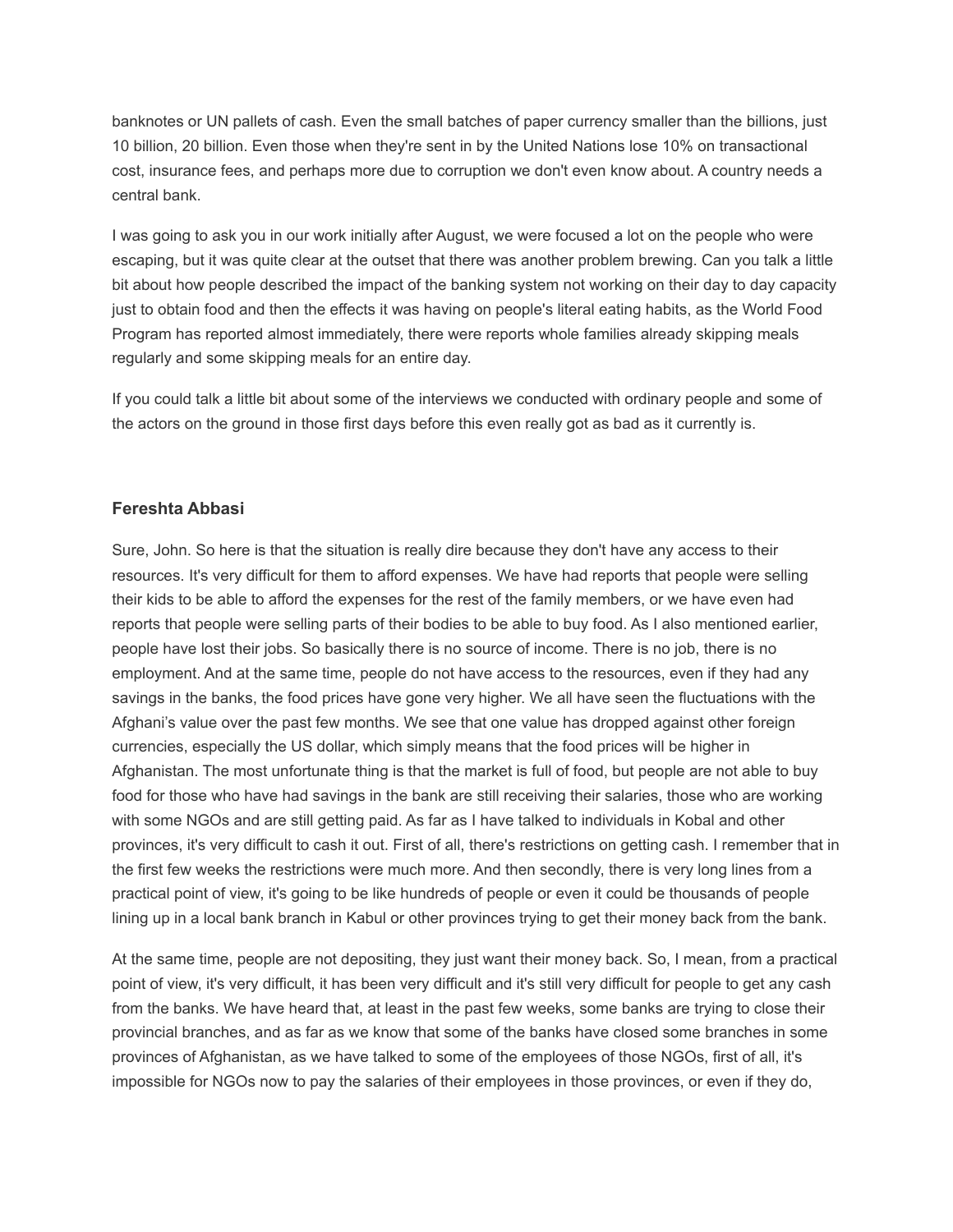then those employees, those individuals cannot cash in that province, and then they have to either travel to another province to give the cash or go to Kabul for that, which is I mean, these people are not rich people. It's very expensive for them to travel and go to other problems to give the cash. And if it goes like this, it's going to be very difficult to pay the healthcare workers, to pay the aid workers, to pay the teachers. So in a way, everything is I mean, these things are very interlinked. So if the banking system is not working, if the economy is collapsing, everything is going to collapse with it. So, I mean, that's the main concern.

#### **John Sifton**

I'm seeing some questions where people are asking a variety of different things from different perspectives. One is about the concern of enriching the Taliban. So I did want to circle back on that. We have concerns about diversion of humanitarian assistance to intended beneficiaries that the Taliban specifies. We have concerns about things like that. We have other concerns about the potential for potential enrichment. But I want to be very clear that any agreement that involves credentialing the central bank would entail heavy auditing and monitoring by World Bank or a World Bank designated entity, and everything would be under a negotiated agreement in which the Taliban would have extraordinarily difficult time taking any of these resources for their own benefit. I think there's a misunderstanding about foreign currency reserves as basically a piggy bank that countries can spend. It's not meant to be that, and it rarely is, even for a country in dire need. There's billions of dollars pledged for Afghanistan or US will seek further pledges and billions of dollars to help pay for all kinds of things, from direct humanitarian assistance to cash for work programs to pay the salaries of health workers. And that was what was going on before August, outside World Bank administered trust funds were being used by non governmental entities to pay the salaries of governmental employees, teachers, health workers, and the rest.

The resumption of something like that would inject some very important liquidity into the overall economy of the country and make the work of humanitarian actors easier. They wouldn't have so many people in such abject need. So we're not talking about letting the central bank just have unrestrained access to assets to spend on whatever they want. It's quite the opposite. We're talking about a highly, highly monitored arrangement where the money would be made available to cover as collateral transactions to get donor money into the country. I want to circle it back. And just to say, again, the decision by the Biden administration is impacting the foreign currency reserves. But there's other money on the table that could be used for these purposes already set to go. There is money in the World Bank's administered Afghanistan Reconstruction Trust Fund and other World Bank assets that could be put online and utilized for the purposes set by donors or the purposes set by a negotiated agreement between the UN and the Taliban for essential services.

But that money can't move without this credential issue involving the central bank. So again, I just want to emphasize that the decision today about the reserves in New York is in some ways distracting us from an issue involving the central bank as broad matter and its credentials with the international banking system.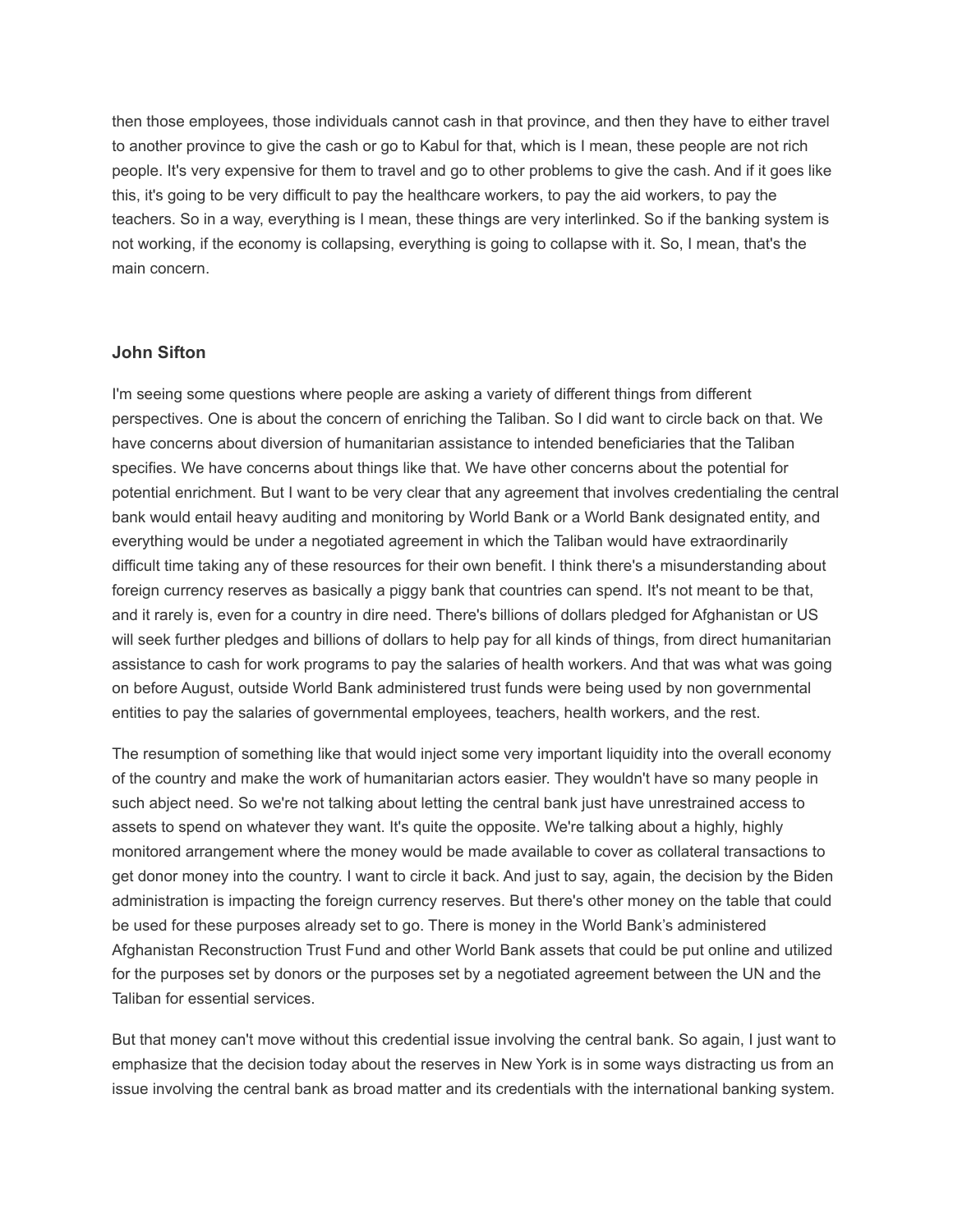Again, in the question, maybe first you could get to this. There's concern about diversion, and we're not going to dismiss that. We have some very serious concerns about the Taliban. Maybe if we could talk a little bit about some of the things we're worried about. Our findings are not clear. We haven't finalized our findings yet on these issues, but some of the things we're worried about. And then in addition, just as a reminder, some of the restrictions that Taliban have themselves imposed because we do not want to give the impression that we're blaming the United States for all of these problems. The Taliban have imposed restrictions that have impacted the lives of women and girls and women's capacity to make an earning women's capacity to work. And whether they're paid or not, you have to show up to work. And if there are restrictions that make that impossible, it's hard.

So if you could address some of those issues, I think that might help.

# **Fereshta Abbasi**

Yeah. We have been following the situation of human tearing aid distribution, and we are aware that in some provinces the female workers have resumed working, but there are restrictions on them. Generally, what we have found so far is that there are at least three main restrictions on women who want to go back and work. First of all, the main problem is that there is not a single rule. All over the country, different provinces have different rules. But at least the reason I'm pointing out is that the definition of a full hijab really differs from one province to another and from Kabul to the provinces. But the first point is that women should be in full hijab. The second point is that women should be accompanied by *mahram* if they want to travel over 72 km. And again, it differs from one province to another province. In some provinces, they have been advised to be accompanied by a *mahram* during the office work, which makes it impossible, I mean, practically for women to sit in an office and have a *mahram* sitting next to them for the whole day. And the third issue is that it's the separation of offices and in severe cases in some provinces, it's a separation of buildings from their male colleagues.

So overall, there have been restrictions put in place for the female aid workers to go back to their work. We all know that all these restrictions will definitely make it more difficult for the female staff to be able to identify the most vulnerable and needy people in the remote areas of Afghanistan. But overall, there are restrictions on female aid workers. There are restrictions on the payments issues and financial issues, as we have already discussed about this. But one of the other things that Human Rights Watch is following and we are concerned about, and we're trying to find out that what a bigger picture is to see that how the most vulnerable people are being identified in the provinces and districts of Afghanistan. And we want to see that how the aid distribution is going on and how the aid is really reaching these needy people. And I mean, we are not in that stage to say that what is really happening. But I mean, it was worth mentioning to say that we are following the issue and we are committed to see how it goes.

# **John Sifton**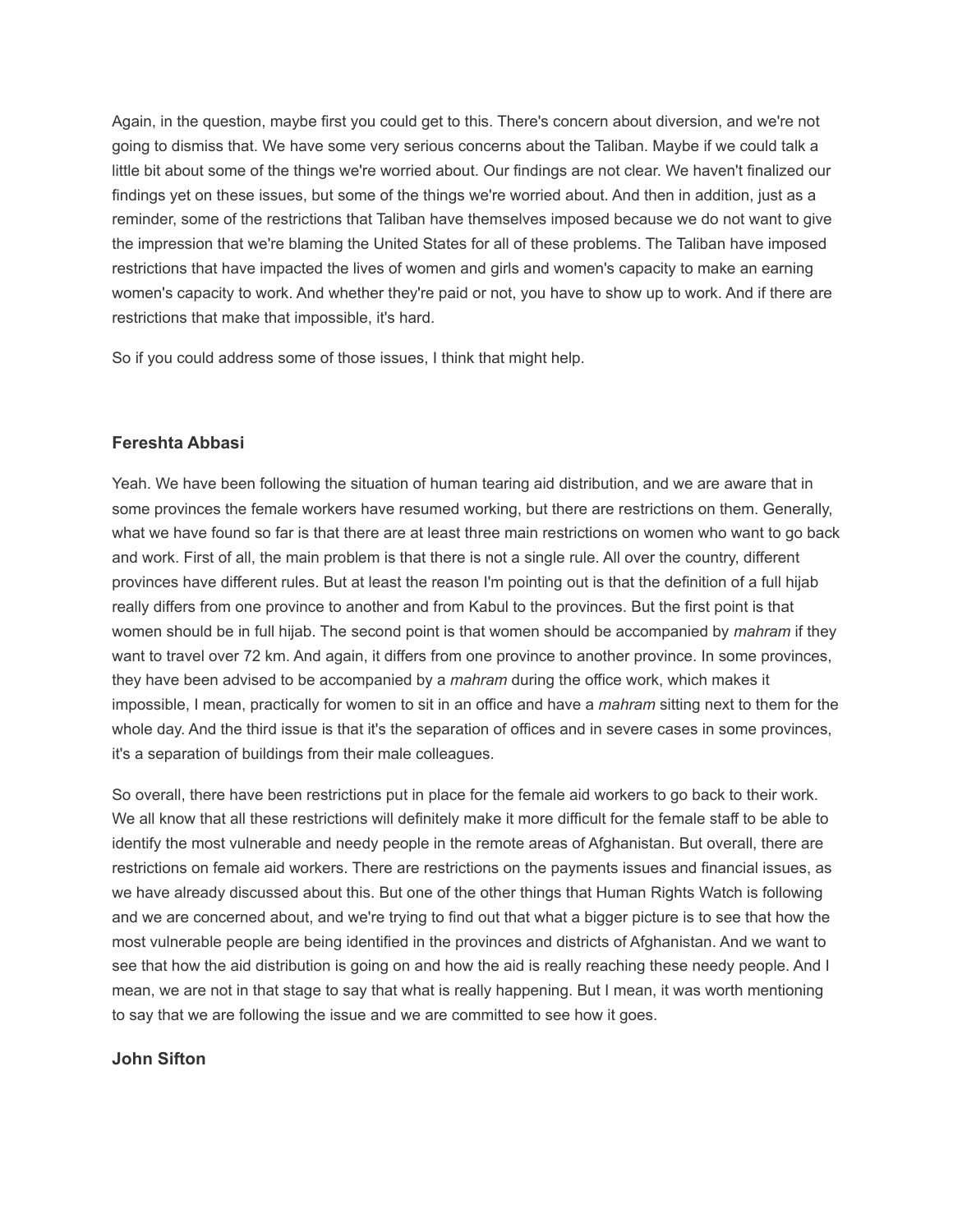Thanks. Another question that we've been getting a lot, including from US policy makers, is essential concern that making money available to be just sent into the country makes no sense because the dollars in Afghanistan, because of the nature of Afghanistan's economy, dollars, banknotes paper, US currency is constantly bleeding out of Afghanistan, and you constantly need to be sending more in. And our response to that is pretty simple. It's just an issue of economics. There are countries in the world with cash based economies, partly cash based economies. There are many countries in the world that have US dollar, cash based economies in many sectors, especially in the import sector. And there are many countries in the world that import more than they export and spend more on imports than they make on exports and revenue. This is a reality for dozens of countries around the world. And if they receive outside assistance to balance their budgets or they make revenue in some other way, they nevertheless will ultimately need to purchase US dollar banknotes and fly them into the country. There's nothing unusual about that. And in fact, the previous government of Afghanistan had to do that all the time.

They purchased US dollars, flew them into the country, and held auctions, as they say, at banks in Kabul and Mazar, so that the bank notes could be used by Afghan businesses to purchase imports outside the country. This is normal. It's normal in a lot of countries. And so to see it cited, including by senior US officials at times, as a reason not to allow the central bank to have money is simply erroneous. And frankly, I would also say it's somewhat patronizing. The United States itself has a negative economic balance of payments, and it's no different. The United States spends more on its imports than it does, and then it makes on its exports.

Okay, one last thing, Farisha. I just wanted to give you a chance to respond to some of the allegations or not allegations, some of the questions and sort of criticisms that have been made that essentially we're not focused on the Taliban's brutality is enough and that we don't understand the fact that they don't deserve any recognition and that giving money sorry, giving credentials, giving the central bank some kind of credentials would somehow legitimate them. Is there any response you want to give to that?

# **Fereshta Abbasi**

I believe that we are advocating for the people of Afghanistan And to be able to deal with this hunger crisis and food security issues and to be able to prevent from millions of people dying in Afghanistan out of hunger. I think we need to have a banking system and we need a central bank that is operating, so we need the banking system to function, and it's for the sake of the people. And the reason we are advocating for this issue is that we are trying to help the people of Afghanistan And try to deal with the humanitarian crisis that is ongoing there. It has nothing to do with the recognition of the Taliban. It has nothing to do with what is happening on the political side. As a human rights organization. We are trying to make sure that people of Afghanistan have access to a very basic right to have food, to be able to live and to not let kids starve in the provinces.

# **John Sifton**